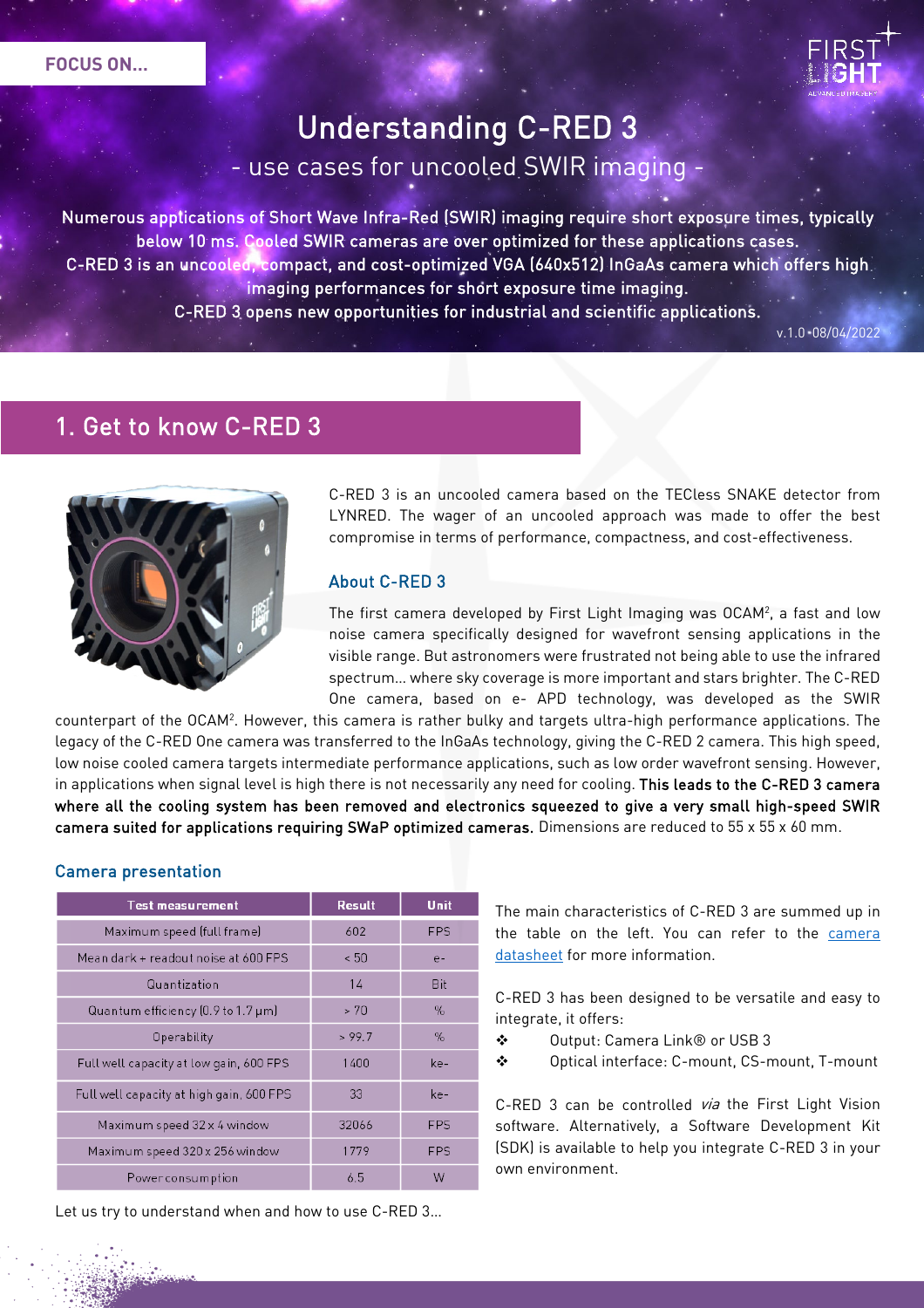

### 2. Understand the effects of temperature

Potential users may be anxious at the idea of using an uncooled camera… Understanding the impacts of a higher working temperature on the imaging performances is the first step to adopting C-RED 3.

 $\overline{a}$ 



#### How is sensor dynamics affected by temperature?

Full well capacity ↘ 120000 Dark signal dynamic 100000 80000  $\overline{e}$ Dynamic 60000 **Useful** 100 ms (10 fps) dynamic 40000 10 ms (100 fps) 1 ms (600 fps) 20000 100 µs (600 fps)  $\overline{0}$  $\overline{0}$  $20$ 40 Temperature (°C)

#### How is total noise affected by temperature?



Illustrated on the left is the Quantum Efficiency (QE) response of InGaAs versus wavelength and operating temperature.

The quantum efficiency is both shifted (1) and reduced (2) when temperature increases:

- $\div$  The curve of is shifted by ~1 nm every 2°C.
- $\cdot \cdot$  The maximum QE value is reduced by ~1 % every 2 °C.

Example: Your laser emits at 1200 nm, the QE curve shift does not affect your measurement. If the camera is at 30°C, the QE is 15% less than if the camera was cooled to 0°C. To reach an equivalent signal level, you can integrate for longer.

The useful dynamic is the part of the integrating capacity which is available for photons. It is limited by dark signal, caused by thermally generated electrons in the sensor.

The dark signal increases linearly with integration time and exponentially with temperature until the detector saturates.

For short integration times the dark signal is low and the useful dynamic is preserved. The figure on the left shows typical values in medium gain.

Example: Your application requires a 1 ms integration time and medium gain mode. The room temperature is elevated, the camera is operating at 40°C. In this case, 600 e- are thermally generated… occupying ~0.5 % of the full dynamic!

The two main noise sources linked to the detector are: dark current noise and readout noise. Dark current noise is the square root of the dark signal, hence increasing with both integration time and temperature.

The figure illustrates that in medium gain mode for high framerates / short integration times, the total noise is kept small.

To accurately detect a signal, it must be at least 3 times higher than the dark noise.

Example: A 1300 nm laser incident on the detector provides 10<sup>14</sup> photons⋅s<sup>-1</sup>⋅mm<sup>-2</sup> (15 µW⋅mm<sup>-2</sup>). In medium gain and tint 1 ms, your signal represents  $10^{14}$ \*tint\*QE\*pix\_size = 15⋅10 3 e-⋅pix $1$ . The total dark noise is < 60 e-. Signal to noise ratio is well over 3. Your signal can easily be detected.

## How is quantum efficiency affected by temperature?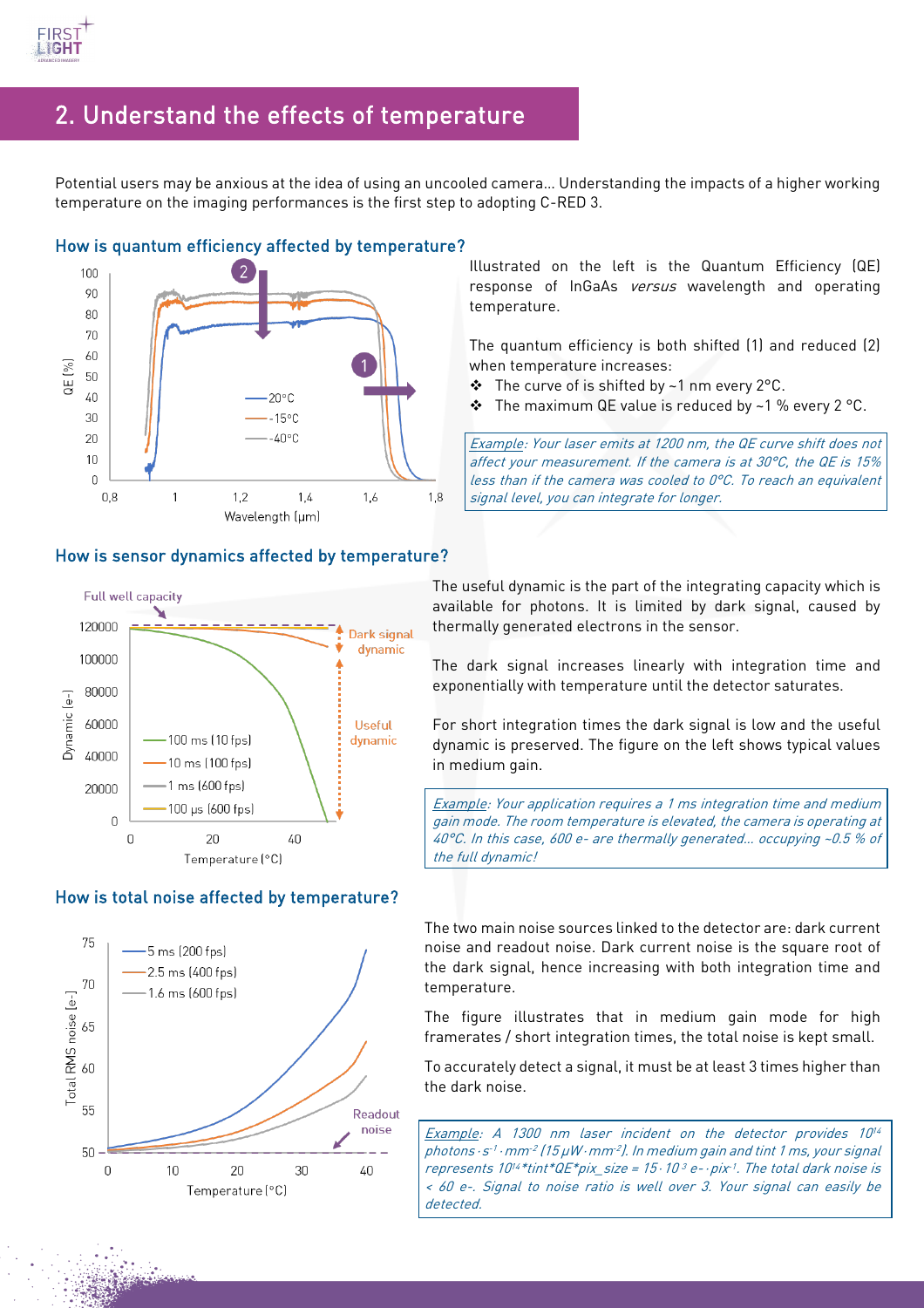

These considerations lead us to two questions: when does it become useful to stabilize the temperature of C-RED 3 and when does it become necessary to switch to C-RED 2 Lite (stabilized camera) or C-RED 2 (cooled camera)?

#### When should you stabilize the sensor?

In some specific cases, stabilizing the sensor temperature may be necessary:

- $\cdot \cdot$  If the camera is installed in an extremely hot environment or in direct sunlight, temperature regulation can be handy to avoid overheating.
- To limit the noise induced by dark current, and improve signal-to-noise ratio.
- $\div$  If you wish to use the image ADU levels to perform quantitative measurements.

First Light Imaging offers the following solution:

#### C-RED 3 with a cooling plate



C-RED 3 alone is not stabilized, which will result in temperature variations in time. Available with C-RED 3 is a compact water cooling adapter which can be screwed below the camera to stabilize the temperature. A passive or active water chiller must be connected to the bloc. This solution preserves compactness and cost-effectiveness.

#### Stabilized camera: C-RED 2 Lite

[C-RED 2 Lite](https://www.first-light-imaging.com/wp-content/uploads/2021/09/Datasheet_C-RED-2-LITE_11.03.2022.pdf) is a stabilized version of the C-RED 3 camera. "Stabilized" means that the camera has the ability to maintain the sensor at a target temperature. This is done via two internal thermoelectric coolers (TEC). First Light Imaging guarantees a temperature difference of 25°C between the outer case and the sensor. Depending on how well the heat is dissipated away from the case, the sensor can be set to lower temperatures. The advantages of this solution over the C-RED 3 with a cooling plate are : higher cooling capability, guaranteed stabilization performance, and less bulkiness.





#### When should you cool down the sensor?

To choose between a cooled, stabilized or uncooled camera, the question you need to ask yourself is: is your acquisition limited by photon noise or dark current noise?

C-RED 3 readout noise *versus* framerate (integration time is equal to the inverse of framerate) at 35°C shows that:

- $\cdot \cdot$  For speeds above 100 FPS in high gain and medium gain and 5 fps in low gain, the camera is readout noise limited. The dark current contribution is negligible.
- ◆ For lower framerates the camera is dark current limited therefore a cooled camera, such as  $C$ -RED 2, is more suitable for the application.

#### Take-home message

There are three effects of temperature on a camera's performances:

- 1. The quantum efficiency curve is shifted to higher wavelength and maximum efficiency is lower.
- 2. Temperature increases the dark level, resulting in lower available dynamic.
- 3. Higher dark levels cause higher dark noise.

However, these effects are not necessarily drawbacks.

#### C-RED 3 offers high performances at short integration times (below 10 ms).

You should consider regulating or cooling the sensor only for specific applications or if using long integration times.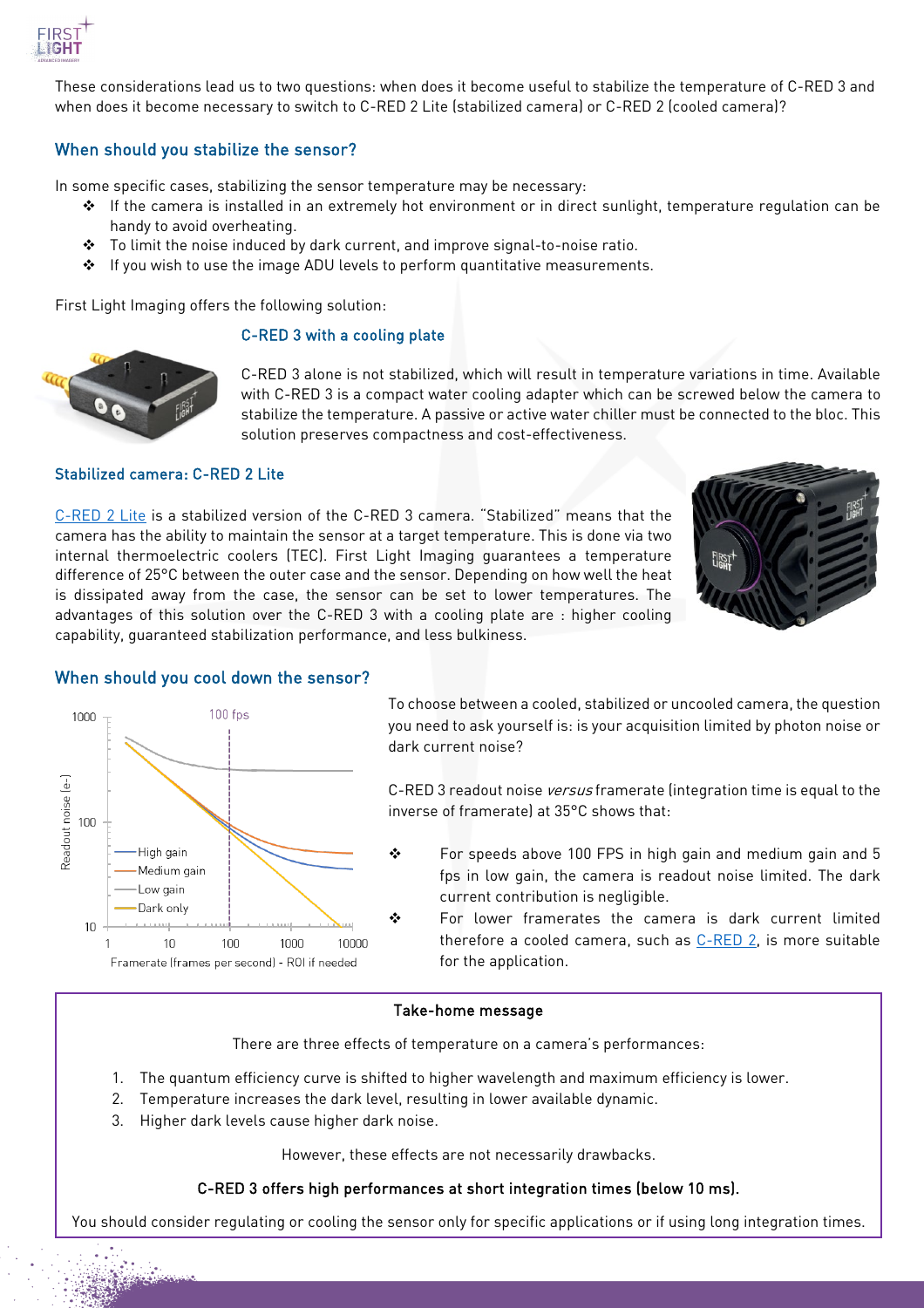

### 3. C-RED 3 corrections & adaptive bias

C-RED 3 is integrated in First Light Vision, the Graphical User Interface (GUI) developed for all C-RED and C-BLUE cameras by First Light Imaging. It is compatible with both USB and CL interfaces and is cross-platform (x86 / ARM, Windows/ Linux). It is user friendly, allowing easy controlling, and offers multiple functionalities for higher end usage. To help programmers develop their own interface for C-RED 3, the Software Development Kit (SDK) provides source codes for short demos in C/C++, Labview, Python and MATLAB. C-RED 3 can also be controlled using Micro Manager.

Several on-the-fly corrections can be applied to C-RED 3 to optimize the raw data. The hardware processing developed by First Light Imaging based on the expertise acquired with the C-RED One and C-RED 2 cameras makes C-RED 3 a high performance camera.

#### $\div$  Bad pixels

A bad pixel map is built in the camera during the manufacturing. This map can be edited by the user to add and/or remove bad pixels.



#### Two-points Non-Uniformity Correction (NUC)

Dark Signal Non Uniformity (DSNU) is one source of pattern noise. It results from an offset (bias) resulting from electronic disparity, and dark current. DSNU correction is usually fixed by subtracting a dark frame from the useful image.

Fixed Pattern Non Uniformity (FPNU) is caused by inhomogeneities of pixel gain values (their ability to convert photons to electrons). It can be corrected by dividing the image by a flat frame.

The after/ before illustrates the effect of bias correction on a raw image. Lego® figurine acquired with a C-RED 3 operating at 40°C, in low gain, at 600 fps (tint 1.6 ms).

#### Adaptive bias

Dark current level depends on temperature and integration time. Hence, with a non-stabilized camera, temperature variations in time cause fluctuations in the dark current level. In other words, to make an optimal bias/ dark correction the user has to re-build the bias frame regularly. This is often not acceptable experimentally.

The idea of adaptive bias is to be able to apply an acceptable bias all the time, without manually re-building it when temperature fluctuates. To achieve this, First Light Imaging developed a modeling theory based on the expected physical behavior of the sensor. The bias frame is re-built every time the temperature changes 1°C or integration time is modified. C-RED 3 is entirely autonomous on building a bias frame and subtracting it on-the-fly.



Schematic illustration of the on-the-fly adaptive bias process. The bias frame computation is achieved directly in the camera, based on integration time and sensor temperature. The synthetic bias frame can then be subtracted on-the-fly.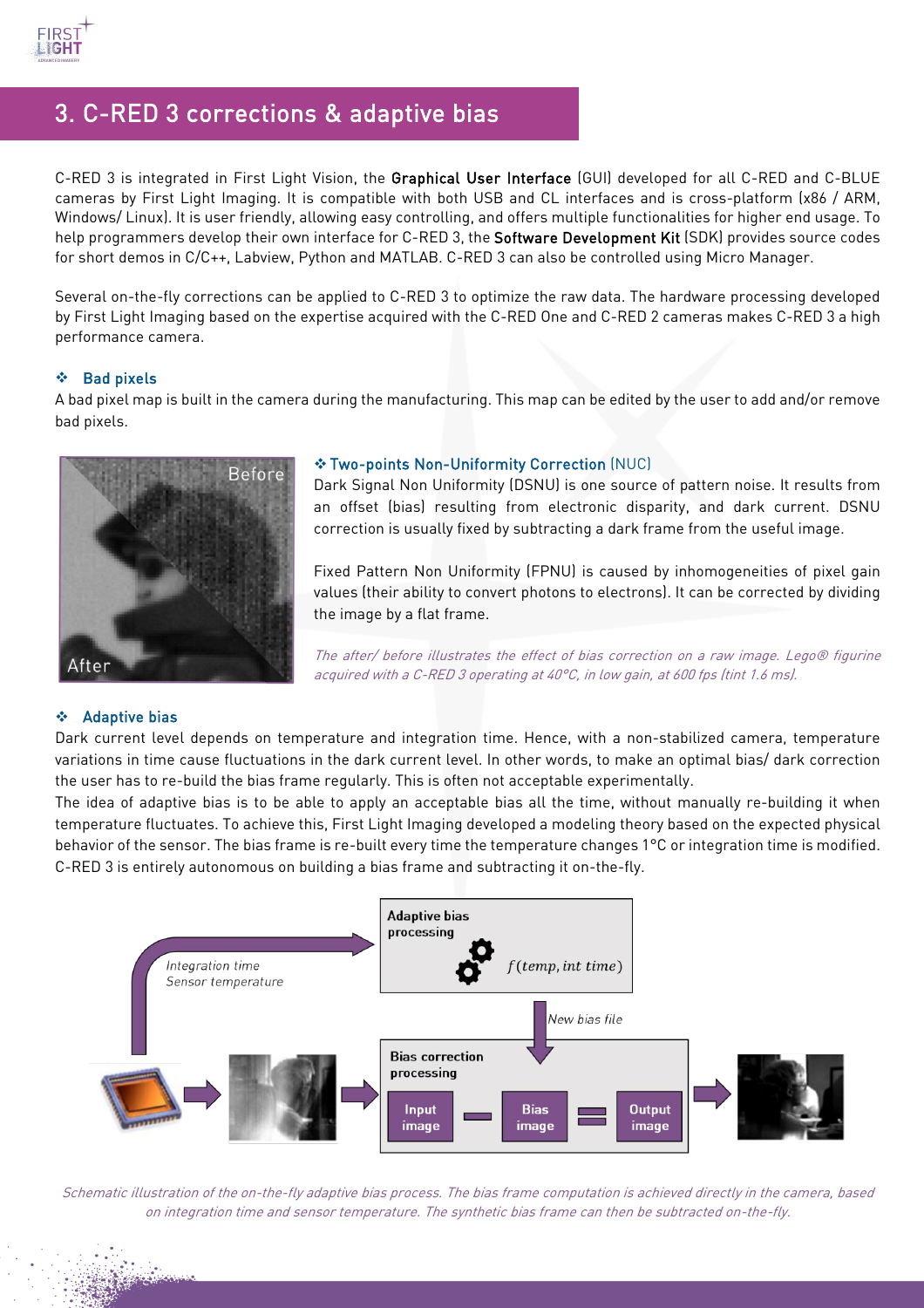

### 4. C-RED 3 use cases

The applications of C-RED 3 are numerous and range from industry to research. We will only highlight some of them, in which First Light Imaging has already demonstrated the effectiveness of C-RED 3.

#### $\checkmark$  Free Space Optics (FSO) and Free Space Optical communication

C-RED 3 was initially developed to answer a specific need for FSO applications. You can refer to [C-RED 3: a SWIR camera for FSO application](https://www.first-light-imaging.com/wp-content/uploads/2020/02/11272-14_GACH_PW2020_SPIE.pdf) <sup>1</sup> for more details.

#### Laser beam profiling & laser alignment

Typically for laser-related applications, the flux levels are high. C-RED 3 perfectly answers the need for compact cameras to study power distribution and alignments of laser beams.



Visible and SWIR images of a foggy countryside. For SWIR imaging, a non-stabilized C-RED 3 camera combined to a SWIR 16 mm lens is used.



#### Volume industrial & high performance machine vision

For quality and production control, waste sorting, non-destructive testing… For example, in food sorting, parasite objects such as plastics or rocks are visible. Read ou[r Focus On… Hyperspectral imaging](https://www.first-light-imaging.com/wp-content/uploads/2021/09/FOCUS_Hyperspectral_20210917.pdf) an[d Focus On… Weld monitoring](https://www.first-light-imaging.com/wp-content/uploads/2021/12/FOCUS_Metal_Additive_Manuf_v5_20211126.pdf) !

Visible and SWIR images of black beans with parasite objects. For SWIR imaging, a non-stabilized C-RED 3 camera combined to a SWIR 16 mm lens is used. Integration time is 10 ms (100 fps) in low gain.

#### $\checkmark$  Surveillance and security

The low size, weight and power consumption (SWaP) of C-RED 3 opens the possibility to use this technology on airborne material (planes, UAVs). Remember that C-RED 3 can be controlled from a Jetson mini-computer and thanks to its low consumption, it can be powered with a battery.



A non-stabilized C-RED 3 camera combined to a 70-200 mm tele-objective is used for a surveillance application.

#### And more…



In some applications SWIR is key to enable seeing the invisible. For example, in art work studies the initial carbon drawing of the artist can be seen below the paint.

Other applications include: counterfeit detection, thermography, solar panel inspection, etc…

Visible and SWIR images of a water-based painting over a pencil drawing on paper. For SWIR imaging a non-stabilized C-RED 3 camera combined to a SWIR 16 mm lens is used. Integration time is 20 ms (50 fps) in low gain.